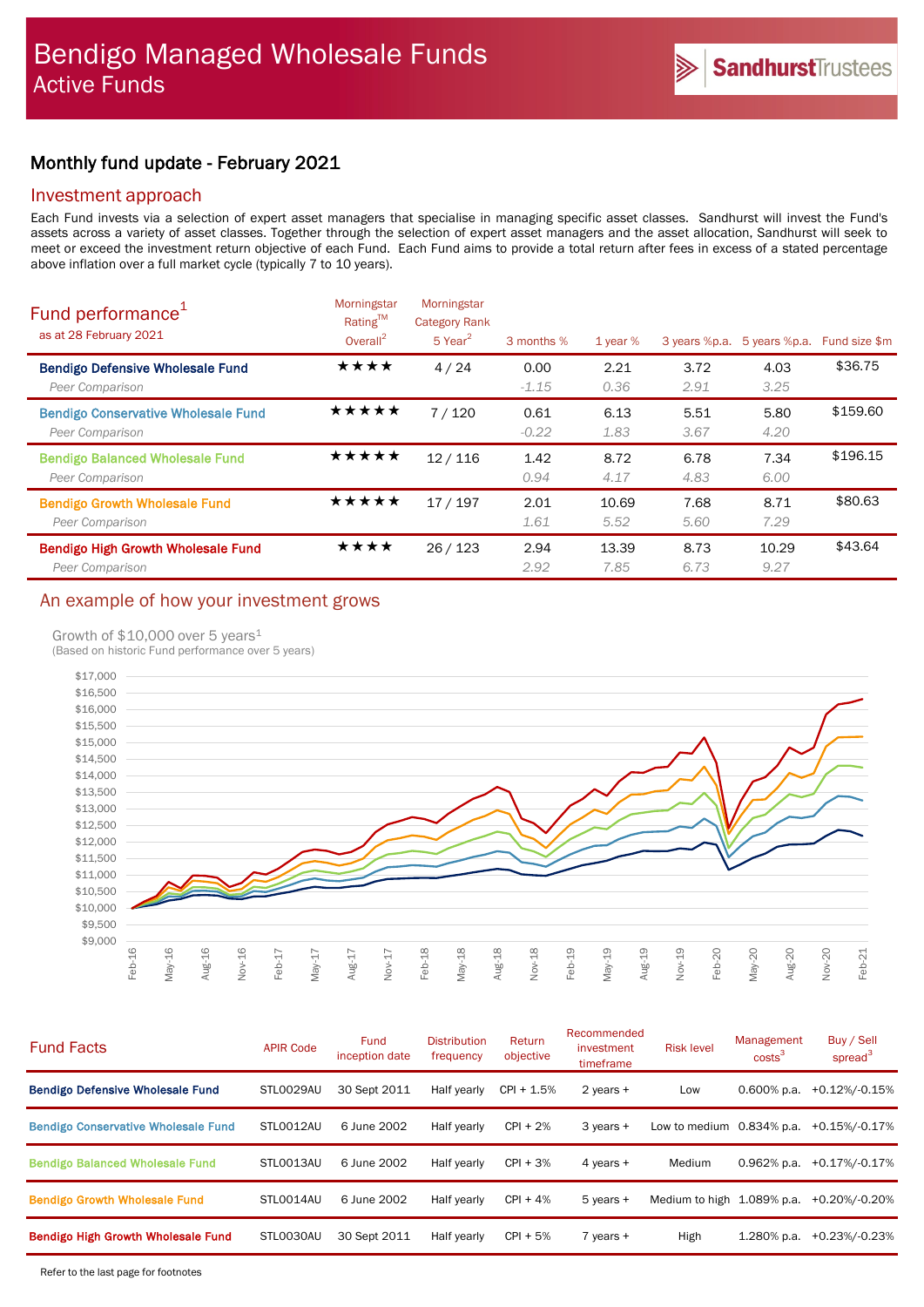### Asset allocation

### Bendigo Defensive Wholesale Fund



### Bendigo Conservative Wholesale Fund

|  | $\blacksquare$ Aust Sh         | 17.8% |
|--|--------------------------------|-------|
|  |                                |       |
|  | $\blacksquare$ Int Sh          | 11.0% |
|  | $\blacksquare$ Int Sh (Hedged) | 8.9%  |
|  | Property & Infra               | 0.4%  |
|  | $\blacksquare$ Cash            | 17.6% |
|  | $\blacksquare$ Int Fl          | 10.7% |
|  | ■ Aust Fl                      | 29.5% |
|  | <b>Alternative</b>             | 4.1%  |
|  |                                |       |

#### Bendigo Balanced Wholesale Fund



#### Bendigo Growth Wholesale Fund

| $\blacksquare$ Aust Sh         | 37.2% |
|--------------------------------|-------|
| $\blacksquare$ Int Sh          | 21.3% |
| $\blacksquare$ Int Sh (Hedged) | 16.2% |
| <b>Property &amp; Infra</b>    | 0.8%  |
| $\blacksquare$ Cash            | 11.5% |
| $\blacksquare$ Int Fl          | 0.7%  |
| ■ Aust Fl                      | 7.6%  |
| ■ Alternative                  | 4.7%  |
|                                |       |

#### Bendigo High Growth Wholesale Fund

| $\blacksquare$ Aust Sh         | 39.9% |
|--------------------------------|-------|
| $\blacksquare$ Int Sh          | 23.2% |
| $\blacksquare$ Int Sh (Hedged) | 21.6% |
| Property & Infra               | 0.4%  |
| $\blacksquare$ Cash            | 12.0% |
| $\blacksquare$ Int FI          | 0.0%  |
| ■ Aust Fl                      | 0.0%  |
| ■ Alternative                  | 2.9%  |
|                                |       |

| Unit prices<br>as at 28 February 2021      | Application<br>price | Withdrawal<br>price |
|--------------------------------------------|----------------------|---------------------|
| <b>Bendigo Defensive Wholesale Fund</b>    | \$1.11898            | \$1.11597           |
| <b>Bendigo Conservative Wholesale Fund</b> | \$1.12649            | \$1.12289           |
| <b>Bendigo Balanced Wholesale Fund</b>     | \$1.08551            | \$1.08183           |
| <b>Bendigo Growth Wholesale Fund</b>       | \$1.04339            | \$1.03922           |
| <b>Bendigo High Growth Wholesale Fund</b>  | \$1,47008            | \$1.46334           |

### Make the most of your investment

### You need \$50,000 to start an investment in one of our Bendigo Managed Wholesale Funds

 $\blacktriangleright$  The power of compounding

Compounding can be a powerful tool in wealth creation. Reinvesting distributions can be one of the easiest and cheapest ways to increase your holdings over time. You're compounding your investment's growth by continually adding more units which, in turn, will generate distributions of their own.

#### Why not reinvest your half yearly distributions?

 $\blacktriangleright$  The benefits of making it regular

Making regular contributions to your investment can both grow your investment and smooth the effects of market highs and lows.

### Why not add a Regular Savings Plan to your investment? You can establish one from as little as \$50 per month.

You can also use BPAY® to add to your investment at any time with as little as \$100. See your statement for your BPAY reference number.

® Registered to BPAY Pty Ltd ABN 69 079 137 518

### Do you have any questions?

For further information contact us on 1800 634 969 or visit www.sandhursttrustees.com.au